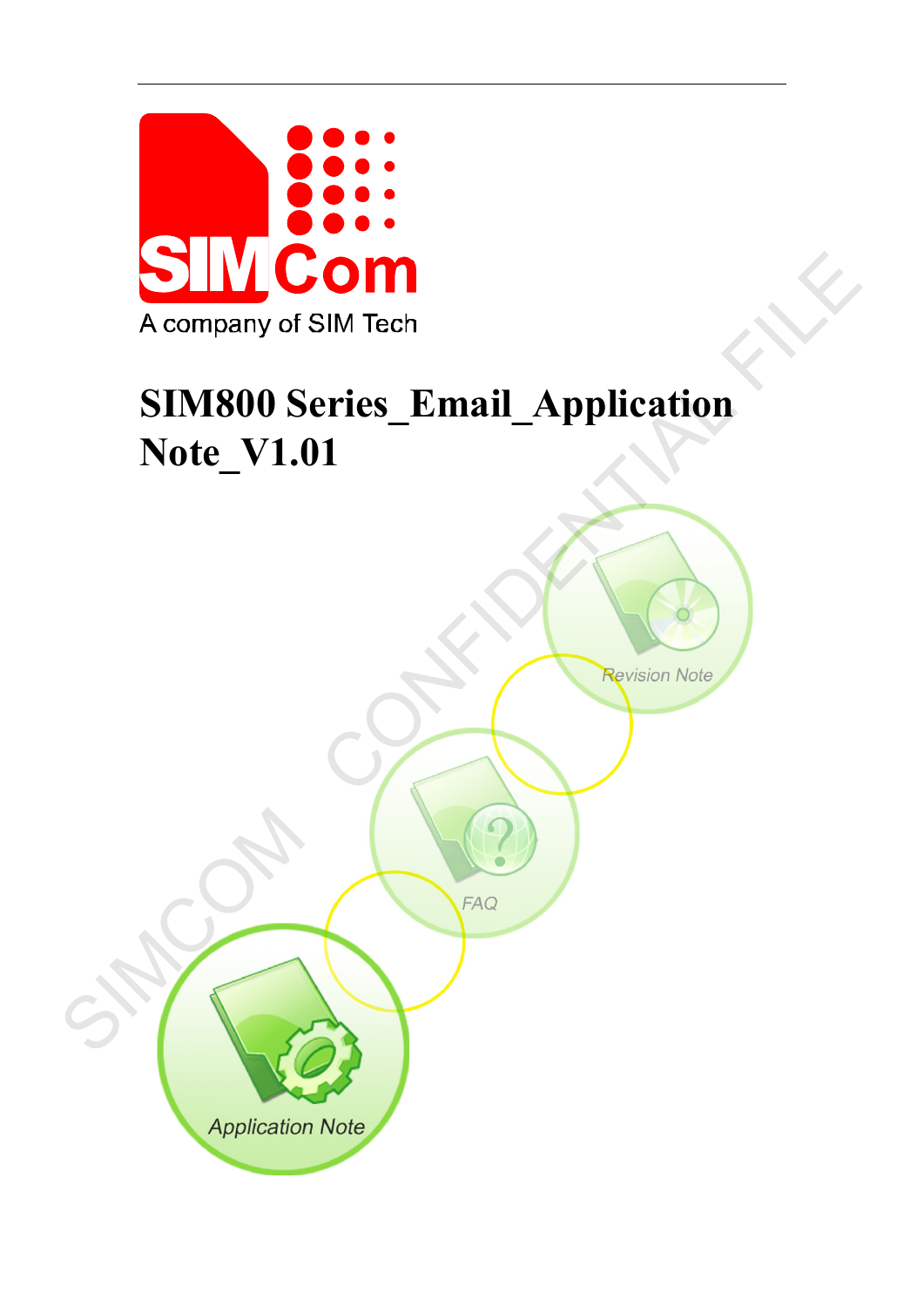| <b>Document Title</b> | SIM800 Series Email Application Note       |
|-----------------------|--------------------------------------------|
| <b>Version</b>        | 1.01                                       |
| <b>Date</b>           | 2016-11-17                                 |
| <b>Status</b>         | Release                                    |
| Document Control ID   | SIM800 Series Email Application Note V1.01 |

### **General Notes**

ompany of SIM Teo

SIMCom offers this information as a service to its customers, to support application and engineering efforts that use the products designed by SIMCom. The information provided is based upon requirements specifically provided to SIMCom by the customers. SIMCom has not undertaken any independent search for additional relevant information, including any information that may be in the customer's possession. Furthermore, system validation of this product designed by SIMCom within a larger electronic system remains the responsibility of the customer or the customer's system integrator. All specifications supplied herein are subject to change. **Decument Control ID**<br>
SIMCOM Scries Final Application None V1 01<br>
General Notes<br>
SIMCom offers that information as a service to its customers, to support application and<br>
engineering efforts that are the protocol designe

## **Copyright**

This document contains proprietary technical information which is the property of SIMCom Limited., copying of this document and giving it to others and the using or communication of the contents thereof, are forbidden without express authority. Offenders are liable to the payment of damages. All rights reserved in the event of grant of a patent or the registration of a utility model or design. All specification supplied herein are subject to change without notice at any time.

*Copyright © Shanghai SIMCom Wireless Solutions Ltd. 2016*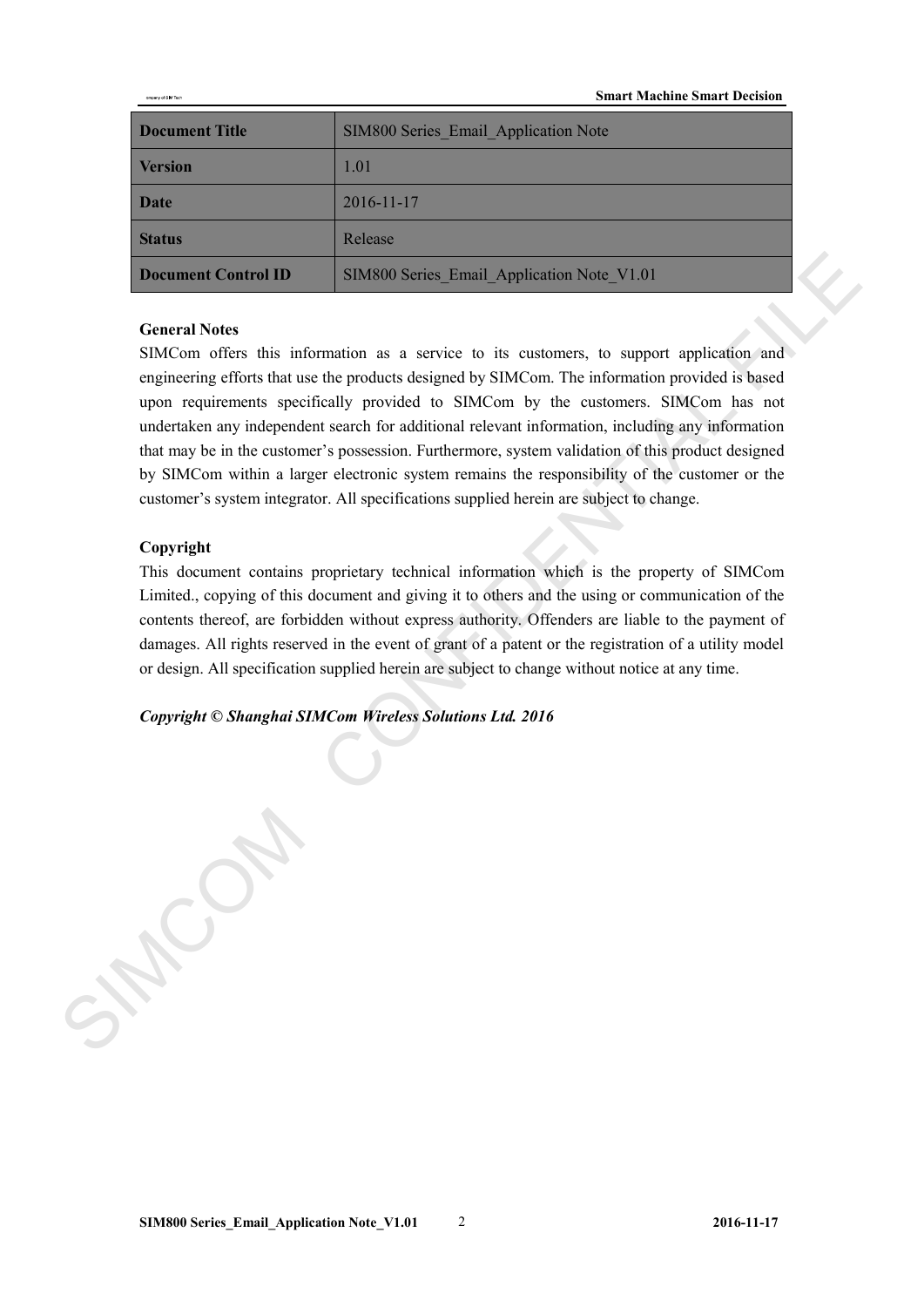## **Contents**

| $\mathbf{1}$ |              |  |
|--------------|--------------|--|
|              | 11           |  |
| $\mathbf{2}$ |              |  |
| 3            |              |  |
|              | 3.1          |  |
|              | 32           |  |
|              | 33           |  |
|              | 34           |  |
|              | 3.5          |  |
|              | 36           |  |
|              | 3.7          |  |
|              |              |  |
|              | $\mathbf{A}$ |  |
|              | B            |  |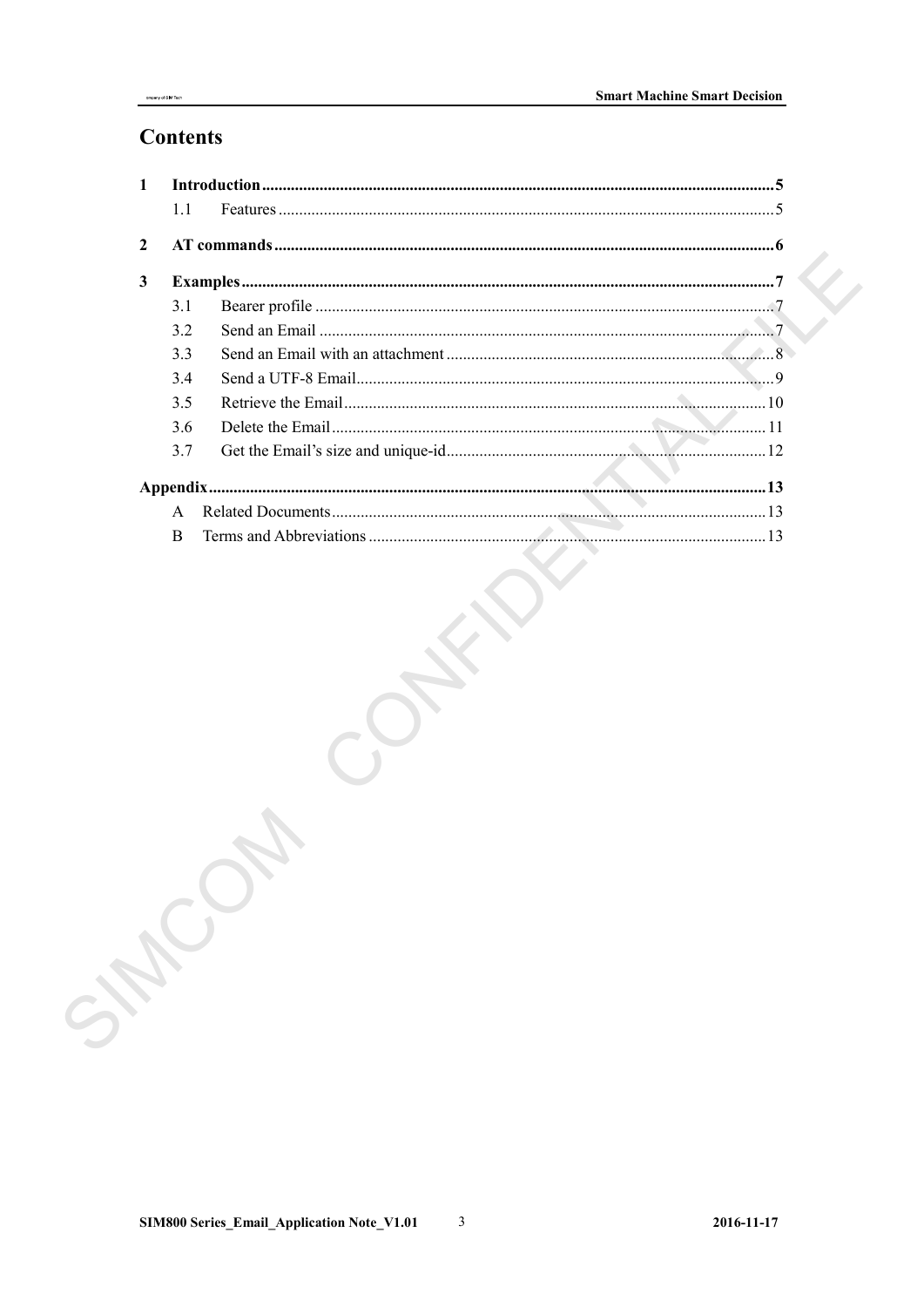# **Version History**

| Date                  |     | <b>Version Description of change</b> | Author     |
|-----------------------|-----|--------------------------------------|------------|
| $2013 - 08 - 01$      | 100 | New version                          | Ping.zhang |
| $2016 - 11 - 17$ 1.01 |     | Scope                                | Wenjie.lai |

# **Scope**

This document presents the AT command of Email operation and application examples. This document can apply to SIM800 series modules with Email function. Scope<br>
This document can apply to SIME00 series modules with Finall function<br>
document can apply to SIME00 series modules with Finall function<br>
and the Finall function<br>
and the Finall function<br>
and the Finall function<br>
and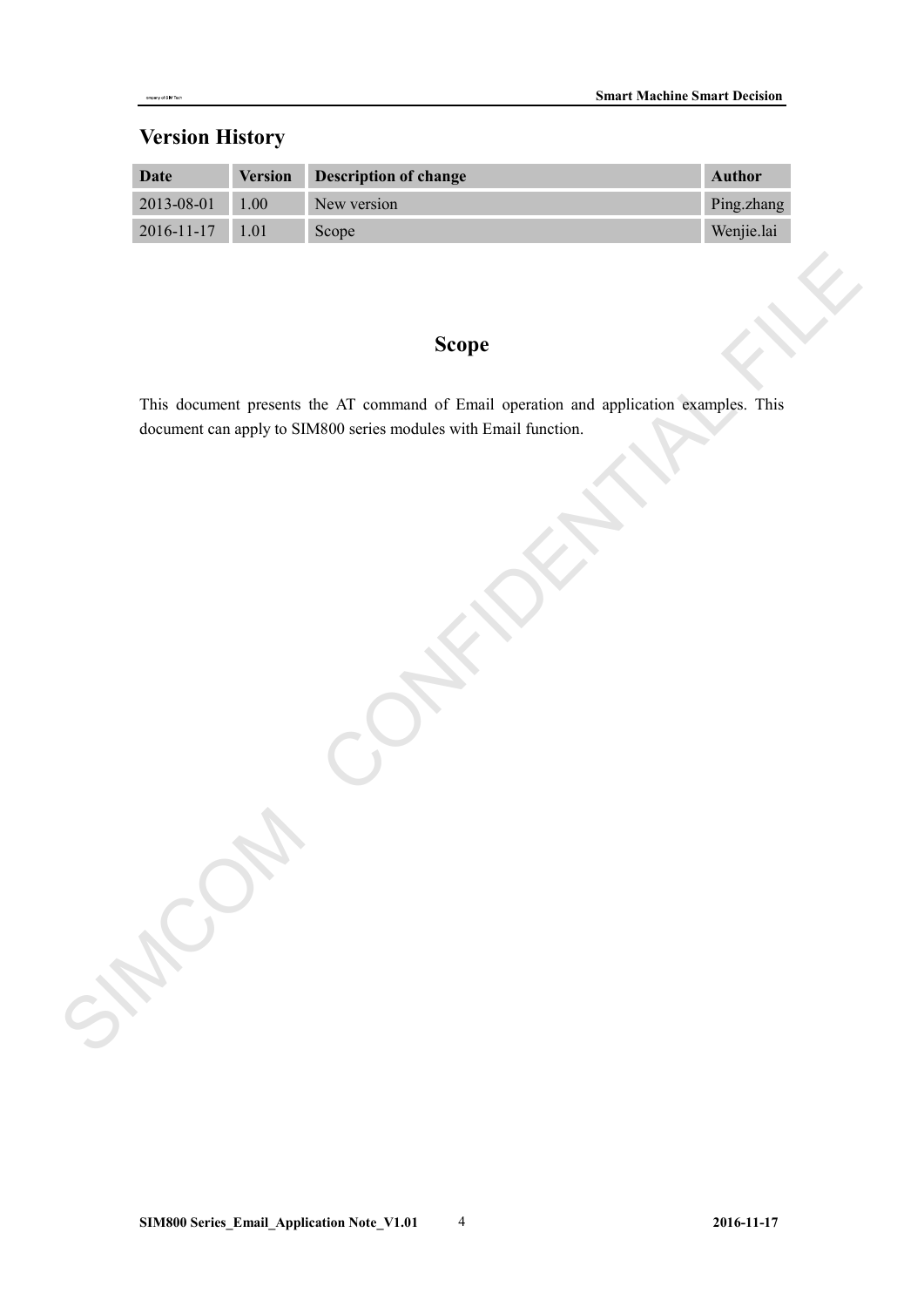## <span id="page-4-0"></span>**1 Introduction**

This document presents the AT command of Email operation for SIM800 Series.

## <span id="page-4-1"></span>**1.1 Features**

- 1. SIM800 Series supports to send an Email with an attachment via SMTP protocol. It also supports carbon copy (abbreviated Cc:) recipient and blind carbon copy (abbreviated Bcc:) recipient. 1. Eventures<br>
1. Stabilison Series supports to send an Email with an auxelinent via SMTP protectol. It also<br>
supports extends control (Ce) receiption and blind carbon copy (abbreviated<br>
1. Stabilison Series supports to cer
	- 2. SIM800 Series supports to retrieve and delete the Email via POP3 protocol, the Email may be with attachments.
	- 3. SIM800 Series supports all of POP3 commands but APOP. By these POP3 commands, you can get the specific Email's size and unique-id.
	- 4. SIM800 Series does not support that SMTP and POP3 operations are executed at the same time.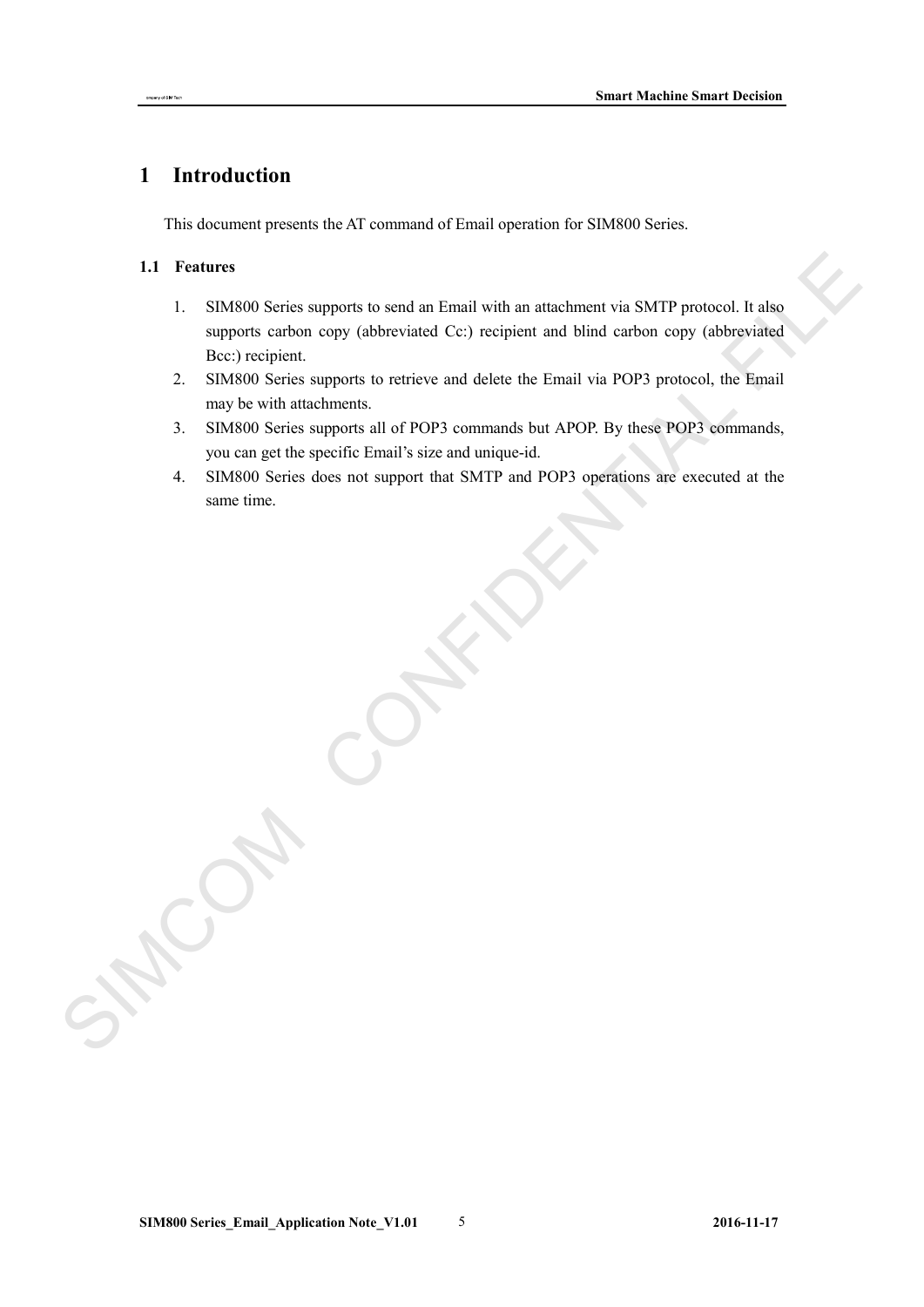# <span id="page-5-0"></span>**2 AT commands**

ompany of SIM Tech

Below is the email associated with AT commands, detailed information please refer to document [1].

- 1) Via the SMTP protocol to send e-mail with attachments.
- 2) Through the POP3 protocol to accept or delete e-mail.
- 3) To obtain the specified mail message (size and unique identifiers).

| Via the SMTP protocol to send e-mail with attachments.<br>1)<br>Through the POP3 protocol to accept or delete e-mail.<br>2) |                                                                     |
|-----------------------------------------------------------------------------------------------------------------------------|---------------------------------------------------------------------|
| 3)                                                                                                                          | To obtain the specified mail message (size and unique identifiers). |
| <b>Command</b>                                                                                                              | <b>Description</b>                                                  |
| AT+EMAILCID                                                                                                                 | Set Email Bearer Profile Identifier                                 |
| AT+EMAILTO                                                                                                                  | Set Timeout Value of SMTP/POP3 Server Response                      |
| AT+SMTPSRV                                                                                                                  | Set SMTP Server Address and Port                                    |
| AT+SMTPAUTH                                                                                                                 | Set User Name and Password for SMTP Authentication                  |
| AT+SMTPFROM                                                                                                                 | Set Sender Address and Name                                         |
| AT+SMTPRCPT                                                                                                                 | Set the Email Recipient(TO/CC/BCC) Address and Name                 |
| AT+SMTPSUB                                                                                                                  | Set the Email Subject                                               |
| AT+SMTPBODY                                                                                                                 | Set the Email Body                                                  |
| AT+SMTPFILE                                                                                                                 | Set the Email Attachment                                            |
| AT+SMTPSEND                                                                                                                 | Send the Email                                                      |
| AT+SMTPFT                                                                                                                   | <b>Transfer the Email Attachment</b>                                |
| <b>AT+SMTPCS</b>                                                                                                            | Set the Email Charset                                               |
| AT+POP3SRV                                                                                                                  | Set POP3 Server and Account                                         |
| AT+POP3IN                                                                                                                   | Log In POP3 Server                                                  |
| AT+POP3NUM                                                                                                                  | Get Email Number and Total Size                                     |
| AT+POP3LIST                                                                                                                 | Get the Specific Email Size                                         |
| AT+POP3UIDL                                                                                                                 | Get the Specific Email Unique-id                                    |
| AT+POP3CMD                                                                                                                  | Get Multi-line Response                                             |
| AT+POP3READ                                                                                                                 | Read Multi-line Response                                            |
| AT+POP3DEL                                                                                                                  | Mark the Specific Email to Delete                                   |
| AT+POP3RSET                                                                                                                 | Unmark the Emails that Be Marked as Deleted                         |
| AT+POP3OUT                                                                                                                  | Log Out POP3 Server                                                 |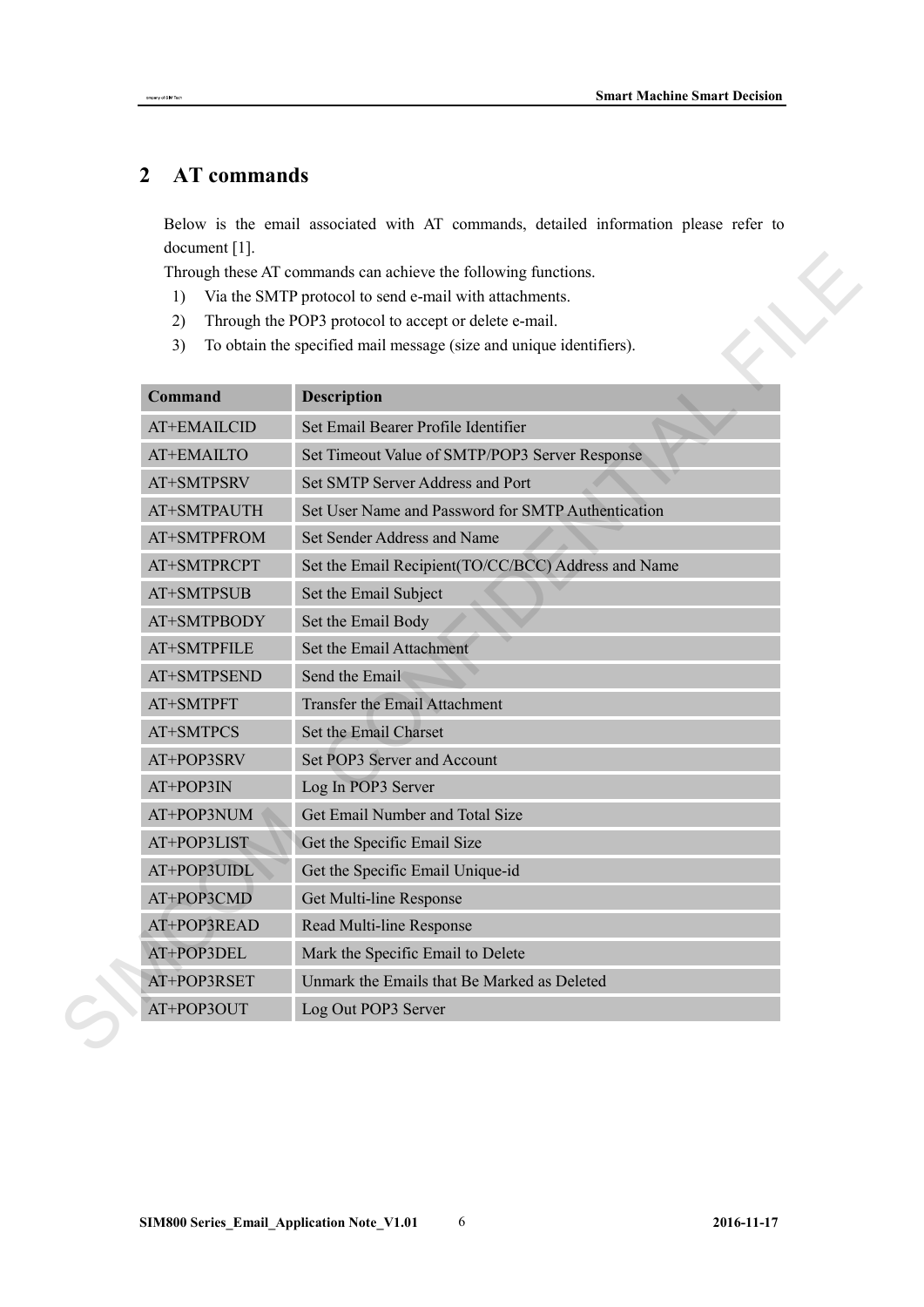# <span id="page-6-0"></span>**3 Examples**

ompany of SIM Tech

There are some examples to explain how to use these commands.

In the "Grammar" columns of following tables, input of AT commands are in black , module return values are in blue.

## <span id="page-6-1"></span>**3.1 Bearer profile**

| <b>Grammar</b>                           | <b>Description</b>                  |
|------------------------------------------|-------------------------------------|
| AT+SAPBR=3,1,"Contype","GPRS"<br>OK      | Configure bearer profile 1          |
| AT+SAPBR=3,1,"APN","CMNET"<br><b>OK</b>  |                                     |
| $AT+SAPBR=1,1$<br><b>OK</b>              | To open a GPRS context.             |
| AT+SAPBR=2,1<br>+SAPBR:1,1,"10.89.193.1" | To query the GPRS context           |
| <b>OK</b>                                |                                     |
| AT+SAPBR=0,1<br><b>OK</b>                | To close a GPRS context.            |
| +SAPBR 1: DEACT                          | GPRS context is released by network |
|                                          |                                     |
| 3.2 Send an Email<br><b>Grammar</b>      | <b>Description</b>                  |
| AT+EMAILCID=1<br>OK                      | Set parameters of Email             |
| AT+EMAILTO=30<br><b>OK</b>               |                                     |
| AT+SMTPSRV="mail.sim.com",25<br>OK       | Set SMTP server address and port    |

# <span id="page-6-2"></span>**3.2 Send an Email**

| <b>Description</b>               |
|----------------------------------|
| Set parameters of Email          |
|                                  |
|                                  |
|                                  |
|                                  |
| Set SMTP server address and port |
|                                  |
| Set user name and password       |
|                                  |
| Set sender address and name      |
|                                  |
| Set the recipient (To:)          |
|                                  |
|                                  |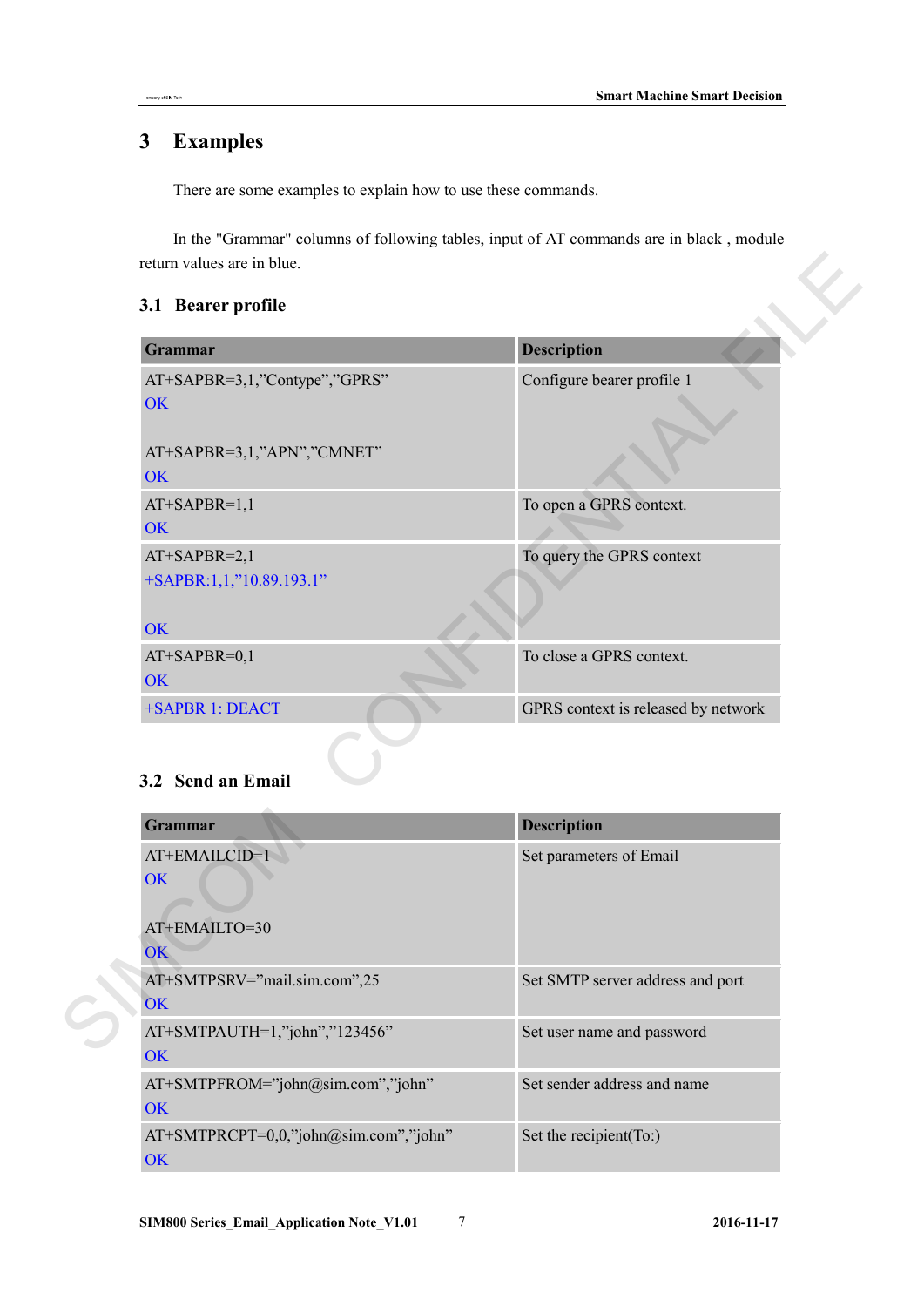#### **Smart Machine Smart Decision**

| $AT+SMTPRCPT=1,0,"john@sim.com","john"$ | Set the recipient $(Cc)$ |
|-----------------------------------------|--------------------------|
| <b>OK</b>                               |                          |
|                                         |                          |
| $AT+SMTPRCPT=2,0,"john@sim.com","john"$ | Set the recipient(Bcc:)  |
| <b>OK</b>                               |                          |
|                                         |                          |
| AT+SMTPSUB="Test"                       | Set the subject          |
| $AT+SMTPBODY=19$                        | Set the body             |
|                                         |                          |
| <b>DOWNLOAD</b>                         |                          |
| This is a new Email                     |                          |
|                                         |                          |
|                                         |                          |
| <b>OK</b>                               |                          |
| AT+SMTPSEND                             | Send the Email           |
| OK.                                     |                          |
|                                         |                          |
|                                         |                          |
| +SMTPSEND: 1                            |                          |
|                                         |                          |

# <span id="page-7-0"></span>**3.3 Send an Email with an attachment**

| AT+SMTPBODY=19                        | Set the body                     |  |
|---------------------------------------|----------------------------------|--|
| <b>DOWNLOAD</b>                       |                                  |  |
| This is a new Email                   |                                  |  |
|                                       |                                  |  |
| <b>OK</b>                             |                                  |  |
| AT+SMTPSEND                           | Send the Email                   |  |
| <b>OK</b>                             |                                  |  |
|                                       |                                  |  |
| +SMTPSEND: 1                          |                                  |  |
|                                       |                                  |  |
| 3.3 Send an Email with an attachment  |                                  |  |
|                                       |                                  |  |
| <b>Grammar</b>                        | <b>Description</b>               |  |
| AT+EMAILCID=1                         | Set parameters of Email          |  |
| OK                                    |                                  |  |
|                                       |                                  |  |
| AT+EMAILTO=30                         |                                  |  |
| <b>OK</b>                             |                                  |  |
| AT+SMTPSRV="mail.sim.com",25          | Set SMTP server address and port |  |
| <b>OK</b>                             |                                  |  |
| AT+SMTPAUTH=1,"john","123456"         | Set user name and password       |  |
| <b>OK</b>                             |                                  |  |
| AT+SMTPFROM="john@sim.com","john"     | Set sender address and name      |  |
| <b>OK</b>                             |                                  |  |
| AT+SMTPRCPT=0,0,"john@sim.com","john" | Set the recipient (To:)          |  |
| OK                                    |                                  |  |
| AT+SMTPRCPT=1,0,"john@sim.com","john" | Set the recipient (Cc:)          |  |
| OK                                    |                                  |  |
| AT+SMTPRCPT=2,0,"john@sim.com","john" | Set the recipient (Bcc:)         |  |
| <b>OK</b>                             |                                  |  |
| AT+SMTPSUB="Test"                     | Set the subject                  |  |
| OK                                    |                                  |  |
| AT+SMTPBODY=19                        | Set the body                     |  |
| <b>DOWNLOAD</b>                       |                                  |  |
| This is a new Email                   |                                  |  |
|                                       |                                  |  |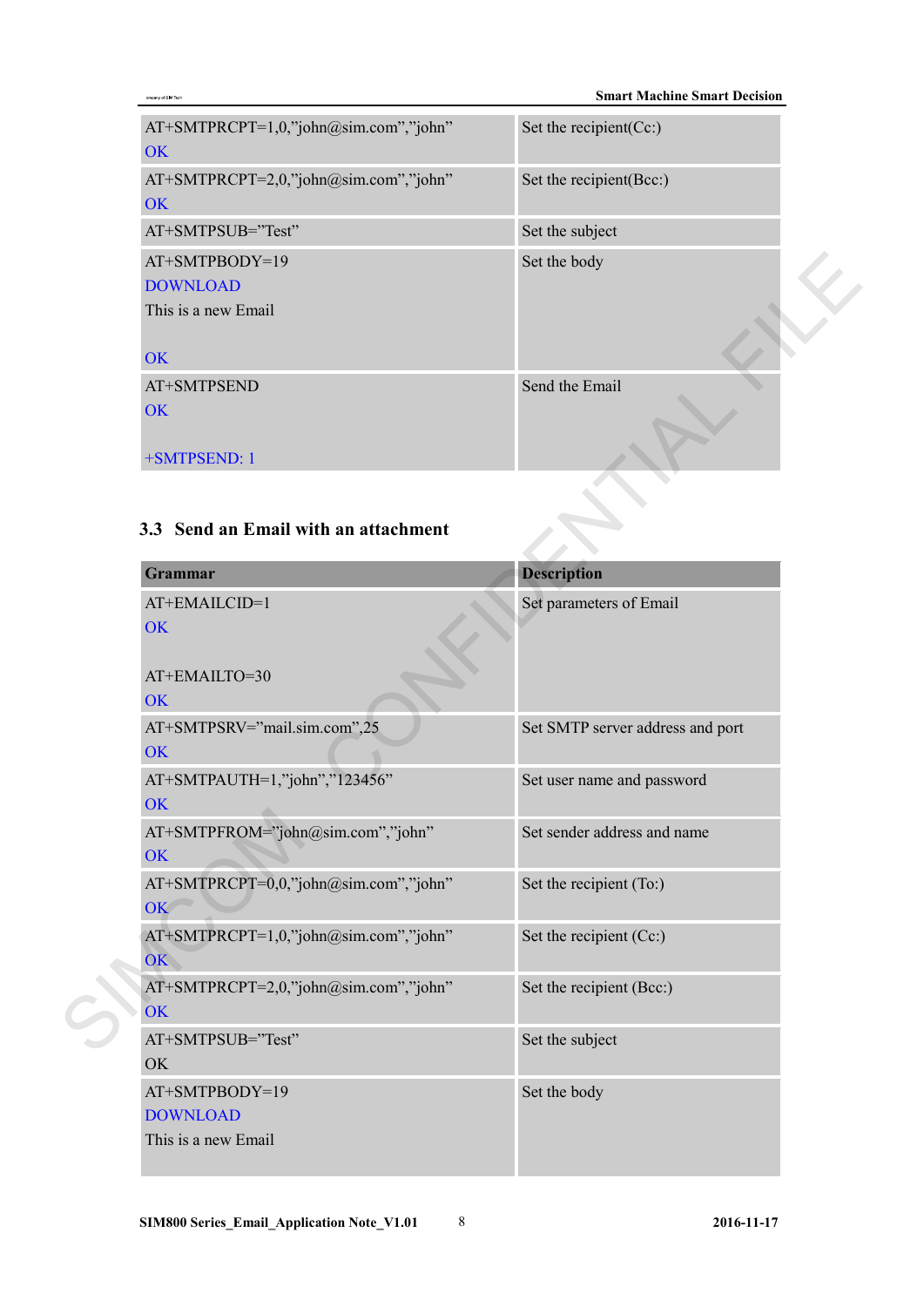| <b>OK</b>                                                |                                                                                                                                                      |
|----------------------------------------------------------|------------------------------------------------------------------------------------------------------------------------------------------------------|
| AT+SMTPFILE=1,"test.txt",0<br><b>OK</b>                  | Set the attachment                                                                                                                                   |
| AT+SMTPSEND<br><b>OK</b>                                 | Send the Email                                                                                                                                       |
| +SMTPFT: 1,1360                                          | URC indicates that the attachment<br>may be send.1360 is the max length of<br>data which can be sent at a time. It<br>depends on the network status. |
| AT+SMTPFT=100                                            | SMTP client requests to send 100                                                                                                                     |
| +SMTPFT: 2,100                                           | bytes. Response will indicates that                                                                                                                  |
| //Input data<br>.                                        | user must input 100 bytes for<br>transferring now.                                                                                                   |
| <b>OK</b>                                                |                                                                                                                                                      |
| +SMTPFT: 1,1360                                          | URC indicates that more data can be<br>sent                                                                                                          |
|                                                          |                                                                                                                                                      |
| AT+SMTPFT=0                                              | completely.                                                                                                                                          |
| <b>OK</b>                                                | The attachment has been transferred                                                                                                                  |
| +SMTPSEND: 1                                             | URC indicates that the entire email<br>has been send successfully                                                                                    |
| 3.4 Send a UTF-8 Email<br><b>Grammar</b>                 | <b>Description</b>                                                                                                                                   |
| AT+EMAILCID=1<br><b>OK</b><br>AT+EMAILTO=30<br><b>OK</b> | Set parameters of Email                                                                                                                              |
| AT+SMTPCS="UTF-8"<br>OK T                                | Set the mail charset                                                                                                                                 |
| AT+SMTPSRV="mail.sim.com",25<br><b>OK</b>                | Set SMTP server address and port                                                                                                                     |
| AT+SMTPAUTH=1,"john","123456"<br><b>OK</b>               | Set user name and password                                                                                                                           |

# <span id="page-8-0"></span>**3.4 Send a UTF-8 Email**

| Grammar                                 | <b>Description</b>               |
|-----------------------------------------|----------------------------------|
| AT+EMAILCID=1                           | Set parameters of Email          |
| OK                                      |                                  |
| AT+EMAILTO=30                           |                                  |
| <b>OK</b>                               |                                  |
| AT+SMTPCS="UTF-8"                       | Set the mail charset             |
| OK                                      |                                  |
| AT+SMTPSRV="mail.sim.com",25            | Set SMTP server address and port |
| OK                                      |                                  |
| AT+SMTPAUTH=1,"john","123456"           | Set user name and password       |
| OK                                      |                                  |
| AT+SMTPFROM="john@sim.com","john"       | Set sender address and name      |
| OK                                      |                                  |
| $AT+SMTPRCPT=0,0,"john@sim.com","john"$ | Set the recipient (To:)          |
| <b>OK</b>                               |                                  |
| AT+SMTPRCPT=1,0,"john@sim.com","john"   | Set the recipient $(Cc)$         |
| <b>OK</b>                               |                                  |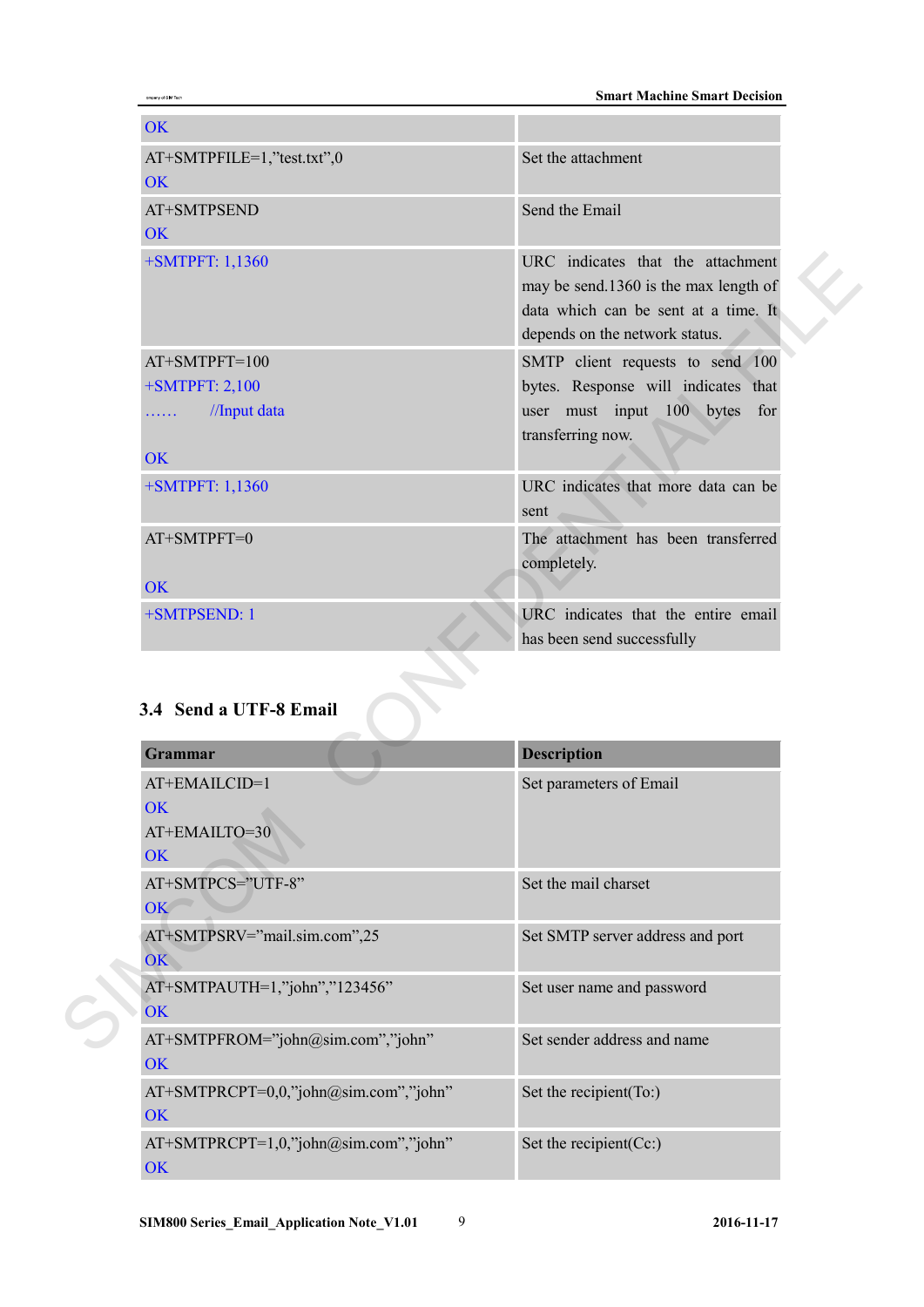| Set the recipient (Bcc:) |
|--------------------------|
| Set the subject          |
| Set the body             |
| Send the Email           |
|                          |
|                          |
|                          |

## <span id="page-9-0"></span>**3.5 Retrieve the Email**

| <b>OK</b><br>AT+SMTPSEND                      | Send the Email                  |
|-----------------------------------------------|---------------------------------|
| <b>OK</b>                                     |                                 |
|                                               |                                 |
| +SMTPSEND: 1                                  |                                 |
|                                               |                                 |
| 3.5 Retrieve the Email                        |                                 |
| Grammar                                       | <b>Description</b>              |
| AT+EMAILCID=1                                 | Set parameters of Email         |
| <b>OK</b>                                     |                                 |
| AT+EMAILTO=30                                 |                                 |
| <b>OK</b>                                     |                                 |
| AT+POP3SRV="mail.sim.com","john","123456",110 | Set POP3 server and account     |
| <b>OK</b>                                     |                                 |
| AT+POP3IN                                     | Log in POP3 server              |
| <b>OK</b>                                     |                                 |
| $+POP3IN:1$                                   |                                 |
| AT+POP3NUM                                    | Get Email number and total size |
| <b>OK</b>                                     |                                 |
| +POP3NUM: 1,2,11124                           |                                 |
| AT+POP3LIST=1                                 | Get the specific Email's size   |
| OK                                            |                                 |
| +POP3LIST: 1,1,5556                           |                                 |
| AT+POP3CMD=4,1                                | Retrieve the specific Email     |
| <b>OK</b>                                     |                                 |
|                                               |                                 |
| +POP3CMD: 1                                   |                                 |
| AT+POP3READ=1460<br>+POP3READ: 1,1460         | Get the Email content           |
|                                               |                                 |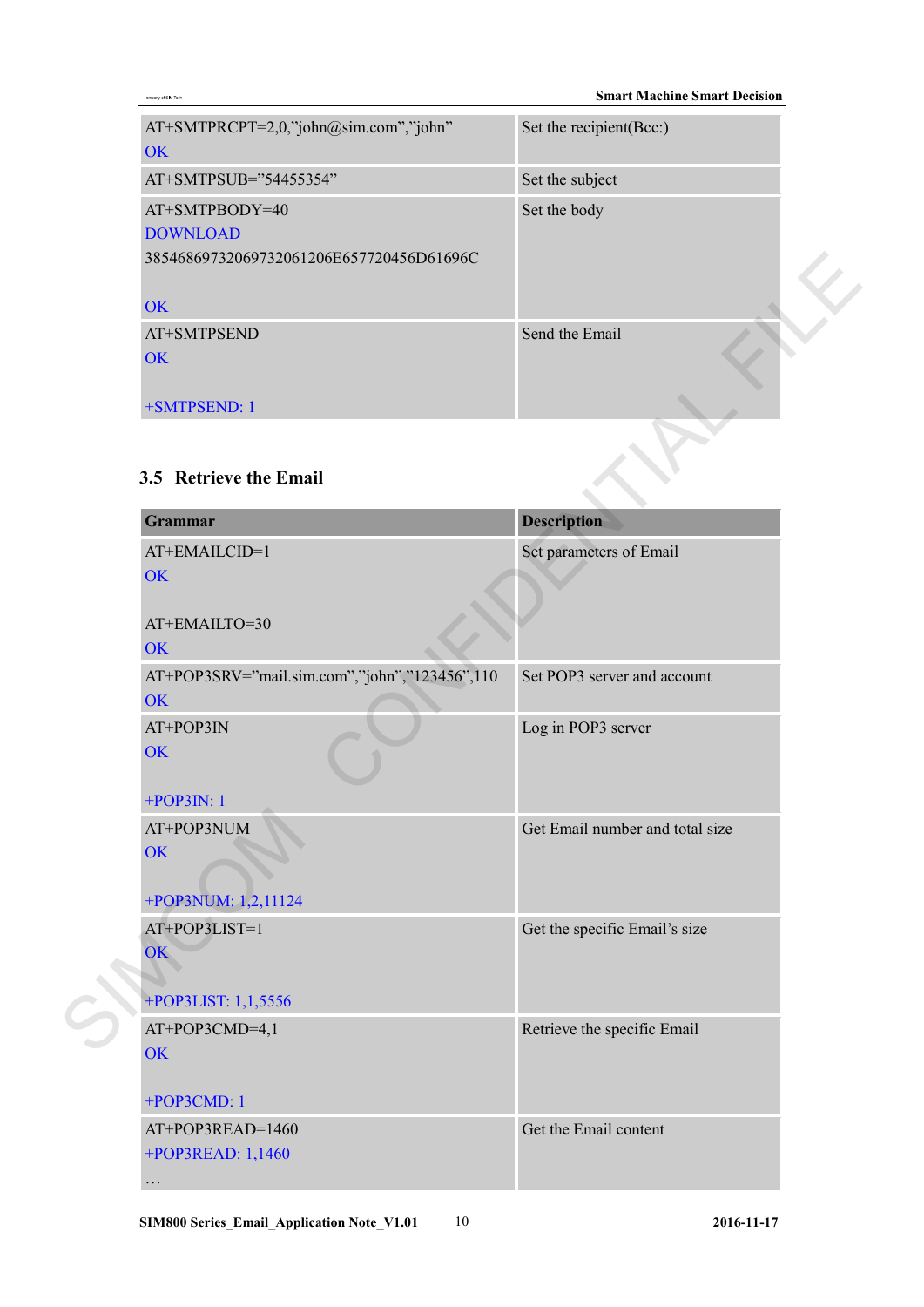| <b>OK</b>                             |                                        |
|---------------------------------------|----------------------------------------|
|                                       |                                        |
| AT+POP3READ=1460<br>+POP3READ: 1,1460 |                                        |
|                                       |                                        |
|                                       |                                        |
| <b>OK</b>                             |                                        |
| AT+POP3READ=1460                      | The Email's content is read completely |
| +POP3READ: 2,1183                     |                                        |
|                                       |                                        |
|                                       |                                        |
| <b>OK</b>                             |                                        |
| AT+POP3OUT                            | Log out POP3 SERVER                    |
| <b>OK</b>                             |                                        |
|                                       |                                        |
| +POP3OUT: 1                           |                                        |

## <span id="page-10-0"></span>**3.6 Delete the Email**

| <b>OK</b>                                     |                                        |
|-----------------------------------------------|----------------------------------------|
| AT+POP3READ=1460                              | The Email's content is read completely |
| +POP3READ: 2,1183                             |                                        |
| $\ddotsc$                                     |                                        |
| <b>OK</b>                                     |                                        |
| AT+POP3OUT                                    | Log out POP3 SERVER                    |
| <b>OK</b>                                     |                                        |
|                                               |                                        |
| +POP3OUT: 1                                   |                                        |
|                                               |                                        |
| 3.6 Delete the Email                          |                                        |
|                                               |                                        |
| Grammar                                       | <b>Description</b>                     |
| AT+EMAILCID=1                                 | Set parameters of Email                |
| <b>OK</b>                                     |                                        |
| AT+EMAILTO=30                                 |                                        |
|                                               |                                        |
| <b>OK</b>                                     |                                        |
| AT+POP3SRV="mail.sim.com","john","123456",110 | Set POP3 server and account            |
| OK                                            |                                        |
| AT+POP3IN                                     | Log in POP3 server                     |
| <b>OK</b>                                     |                                        |
|                                               |                                        |
| $+POP3IN:1$                                   |                                        |
| AT+POP3NUM                                    | Get Email number and total size        |
| $OK \geq$                                     |                                        |
| +POP3NUM: 1,2,11124                           |                                        |
| AT+POP3DEL=1                                  | Mark the Email to delete               |
| OK                                            |                                        |
|                                               |                                        |
| +POP3DEL: 1<br>AT+POP3OUT                     | Log out POP3 SERVER                    |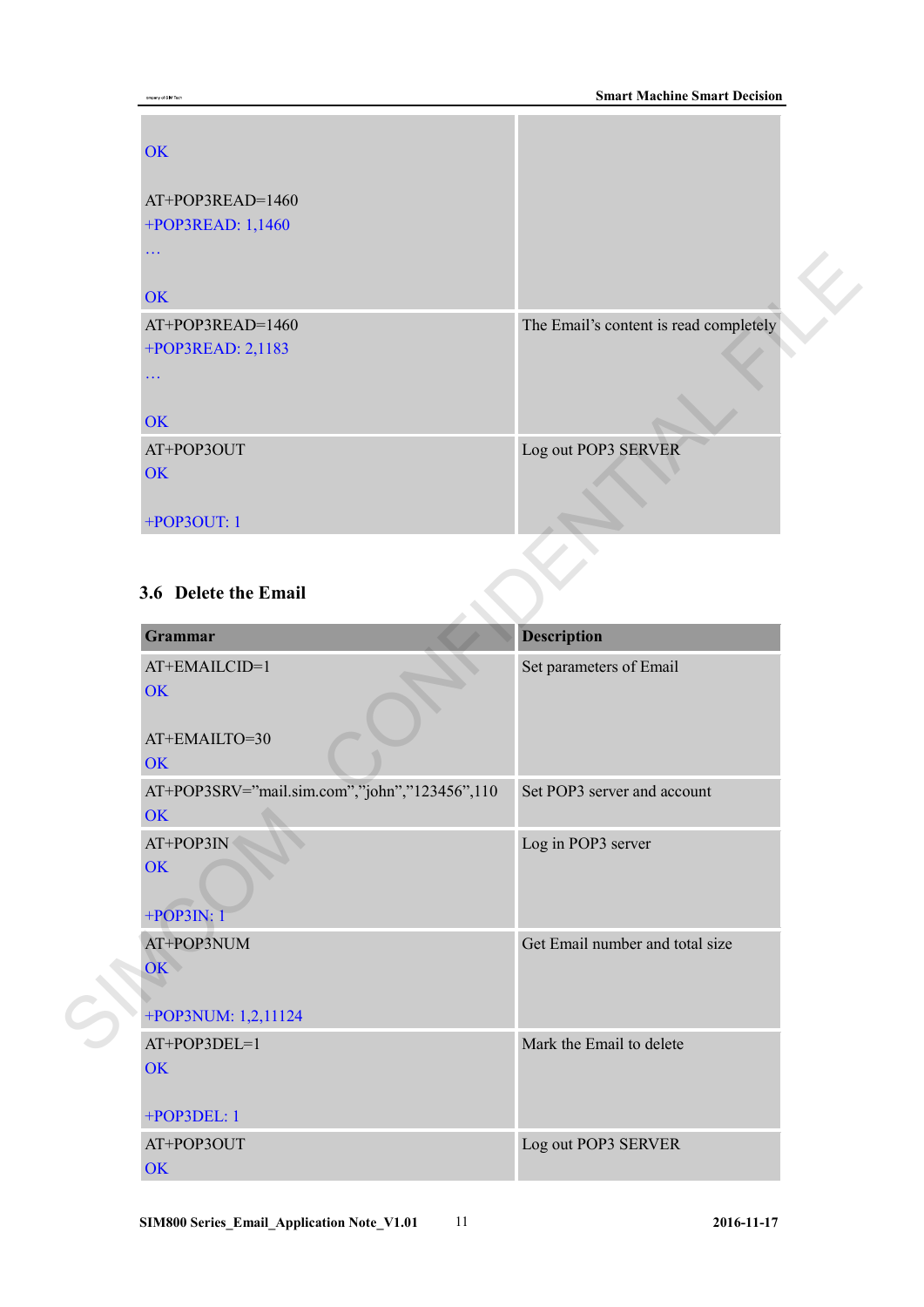+POP3OUT: 1

# <span id="page-11-0"></span>**3.7 Get the Email's size and unique-id**

| <b>Grammar</b>                                | <b>Description</b>                 |
|-----------------------------------------------|------------------------------------|
| AT+EMAILCID=1                                 | Set parameters of Email            |
| OK                                            |                                    |
| AT+EMAILTO=30                                 |                                    |
| OK                                            |                                    |
| AT+POP3SRV="mail.sim.com","john","123456",110 | Set POP3 server and account        |
| OK                                            |                                    |
| AT+POP3IN                                     | Log in POP3 server                 |
| OK                                            |                                    |
|                                               |                                    |
| $+POP3IN:1$                                   |                                    |
| AT+POP3NUM                                    | Get Email number and total size    |
| OK                                            |                                    |
| +POP3NUM: 1,2,35797                           |                                    |
| AT+POP3LIST=1                                 | Get the specific Email's size      |
| OK                                            |                                    |
|                                               |                                    |
| +POP3LIST: 1,1,16601                          |                                    |
| AT+POP3UIDL=1                                 | Get the specific Email's unique-id |
| OK                                            |                                    |
| $+ POP3UIDL: 1,1,$                            |                                    |
| AAAFOpdCAAAv60+tksFqRqk3/6ogog+g              |                                    |
| AT+POP3OUT                                    | Log out POP3 SERVER                |
| OK                                            |                                    |
|                                               |                                    |
| +POP3OUT: 1                                   |                                    |
|                                               |                                    |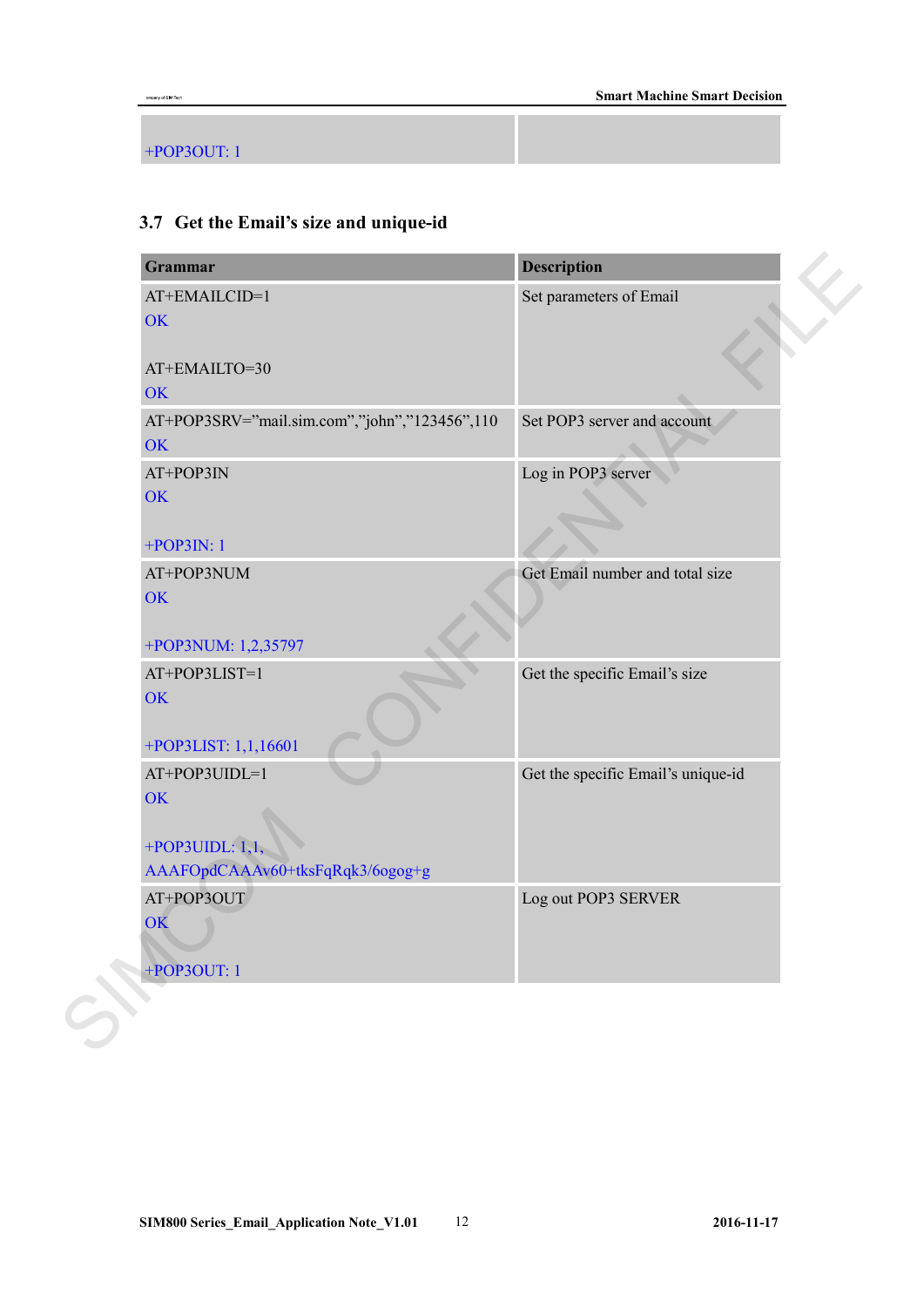# <span id="page-12-0"></span>**Appendix**

pany of SIM Tech

## <span id="page-12-1"></span>**A Related Documents**

| <b>SN</b>         | Document name                        | Remark |  |
|-------------------|--------------------------------------|--------|--|
|                   | SIM800 Series AT Command Manual      |        |  |
| $\lceil 2 \rceil$ | SIM800 Series TCPIP Application Note |        |  |

## <span id="page-12-2"></span>**B Terms and Abbreviations**

| SN           |              | <b>Document name</b>                 | Remark |
|--------------|--------------|--------------------------------------|--------|
| $[1]$        |              | SIM800 Series AT Command Manual      |        |
| $[2]$        |              | SIM800 Series TCPIP Application Note |        |
| $\bf{B}$     |              | <b>Terms and Abbreviations</b>       |        |
|              | Abbreviation | <b>Description</b>                   |        |
| <b>GPRS</b>  |              | General Packet Radio Service         |        |
| $\rm IP$     |              | <b>Internet Protocol</b>             |        |
| <b>EMAIL</b> |              | Electronic Mail                      |        |
| <b>SMTP</b>  |              | Simple Mail Transfer Protocol        |        |
| POP3         |              | Post Office Protocol 3               |        |
|              |              |                                      |        |
|              |              |                                      |        |